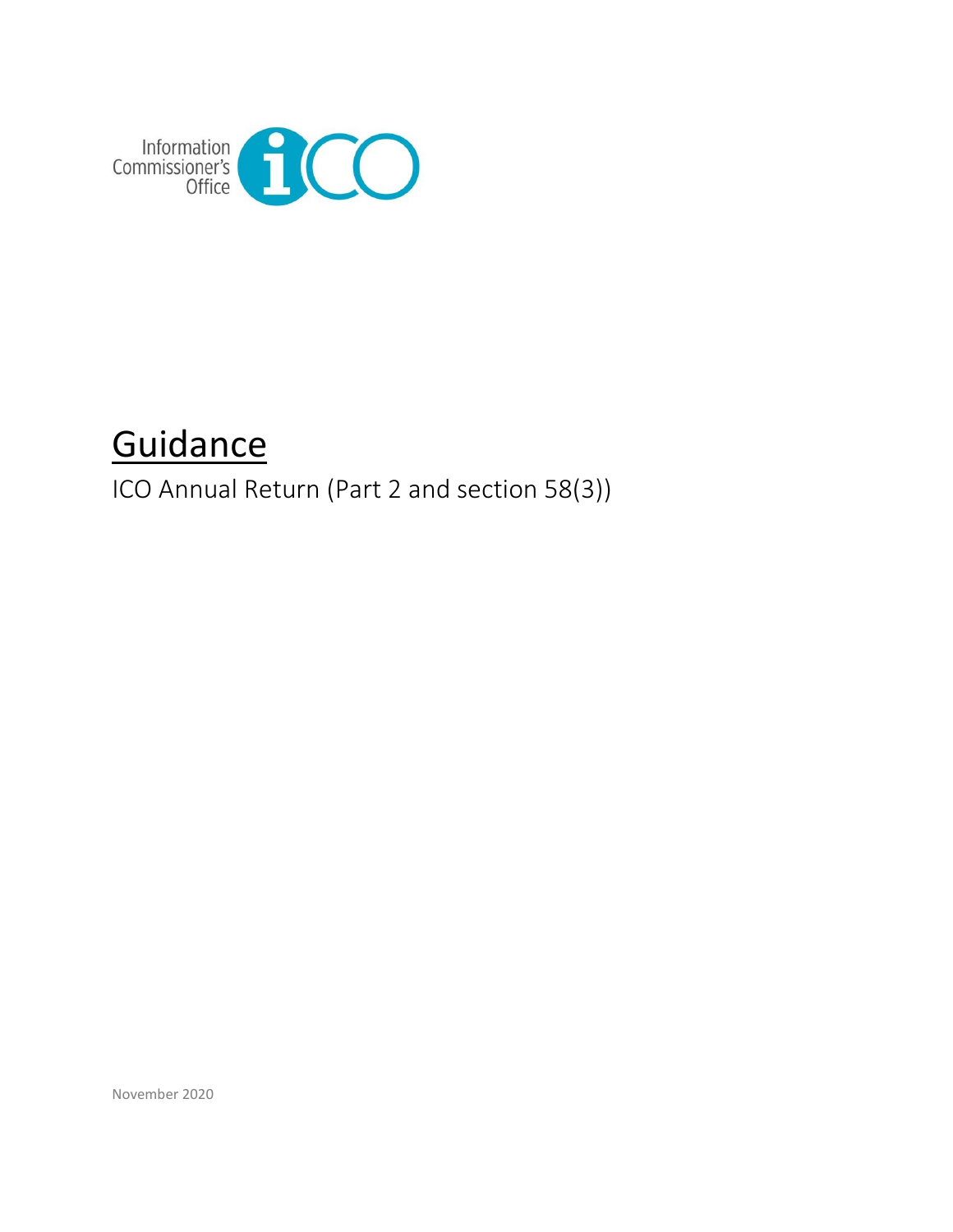# The ICO Annual Return

- 1. The Public Access to Information (PATI) Act 2010 strengthens the public's access to public information by requiring public authorities to make certain information available as a matter of course, without the need for a PATI request. The Information Commissioner is mandated to oversee and, where required, enforce compliance with these requirements.
- 2. Part 2 of the PATI Act requires public authorities to:
	- a. publish an up-to-date Information Statement,
	- b. maintain a PATI request log (without any information identifying requesters),
	- c. have quarterly expenditures readily available for the public, and
	- d. publish in the Official Gazette details of all of its contracts for goods or services with a total value of \$50,000 or more.
- 3. Section 58(3) of the PATI Act also requires public authorities to submit their PATI statistics to the Information Commissioner for inclusion in her Annual Report. These statistical reports consist of the number of:
	- a. PATI requests received and their disposition,
	- b. requests to amend records of personal information and their disposition,
	- c. times public authorities invoked each exemption in Part 4 of the PATI Act, and
	- d. applications for internal reviews and their disposition.
- 4. Sections 7(1)(b) and 8(1) of the PATI Act give the Information Commissioner the authority to monitor public authorities' compliance with Part 2 of the Act.
- 5. The ICO Annual Return allows the Information Commissioner to monitor public authorities' compliance with the PATI Act. It also enables the Information Commissioner to provide guidance, when needed, to a public authority to bring itself into compliance. If noncompliance persists, the Information Commissioner will use her statutory authority to enforce compliance.
- 6. The Information Commissioner also invites public authorities to share any steps they have taken to make their information more accessible to the public. This may include, for example, publishing additional information on a website, such as meeting minutes or registers of interests. A public authority may also publish details about its decisions or procedures. In her Annual Report, the Information Commissioner highlights public authorities' extra efforts to promote transparency, accountability and good governance.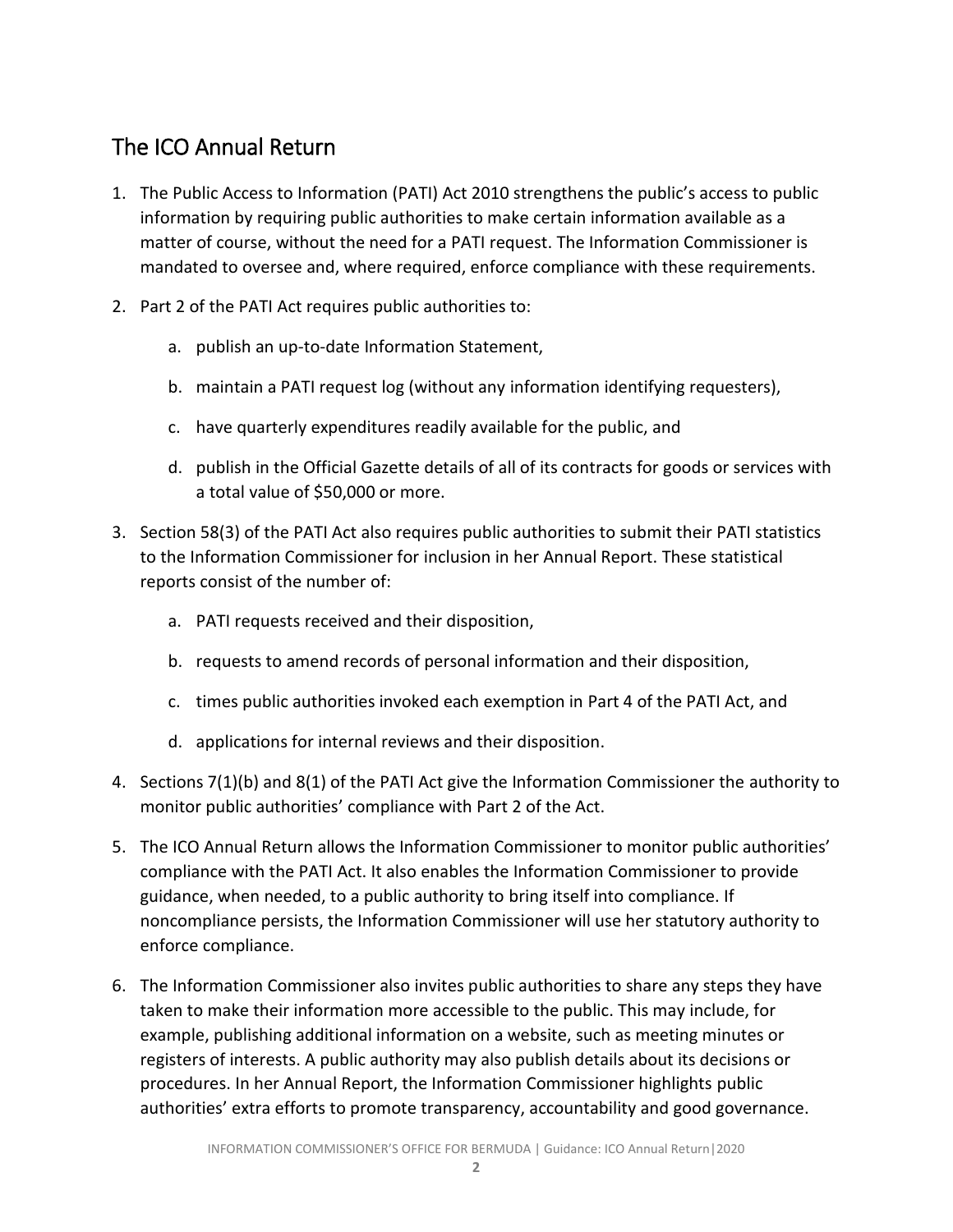- 7. Specifically, public authorities are required to provide the following information when completing the ICO Annual Return:
	- a. Annual statistics for all PATI requests received by the public authority between 1 January to 31 December (s. 58(3) of the PATI Act),
	- b. Confirmation that its Information Statement is complete and the public authority has conducted an annual review of it (ss. 5 and 7 of the PATI Act), and
	- c. Confirmation of the other proactive publication requirements, including the availability of a PATI request log, quarterly expenditures and the gazetting of details of contracts for goods or services with a total value of \$50,000 or more (ss. 6 and 8).
- 8. The ICO Annual Return period covers the calendar year, from 1 January to 31 December.
- 9. Public authorities may use the ICO Annual Return process as a helpful reminder to review their PATI requirements and address any outstanding items, such as the need to gazette qualifying contracts for the calendar year.
- 10. Note, though, that at a minimum, the Information Commissioner expects public authorities to report on the current status of their compliance with the PATI Act and identify any outstanding requirements. In the ICO Annual Return, the public authority must notify the Information Commissioner on when it expects to complete the requirements. For example, if a public authority has not gazetted its qualifying contracts for the calendar year, but expects to complete this requirement by 20 January in the following year, it must clearly state this. The Information Commissioner will monitor the public authority's compliance.



'Proactive publication' means that information is readily available to the public, without the need to make a PATI request.

11. Public authorities should read the instructions for the ICO Annual Return carefully. The ICO will highlight any changes to the Annual Return year over year.

#### Gazetting contracts for goods or services with a total value of \$50,000 or more

12. A public authority should take particular care when confirming its compliance with the obligation to gazette the details of qualifying contracts. Section 6(6) of the PATI Act requires contracts for goods or services with a total value of \$50,000 or more to be gazetted on a regular basis. Regular publishing will depend on the volume of contracts that a public authority engages in but, at a minimum, should be done annually.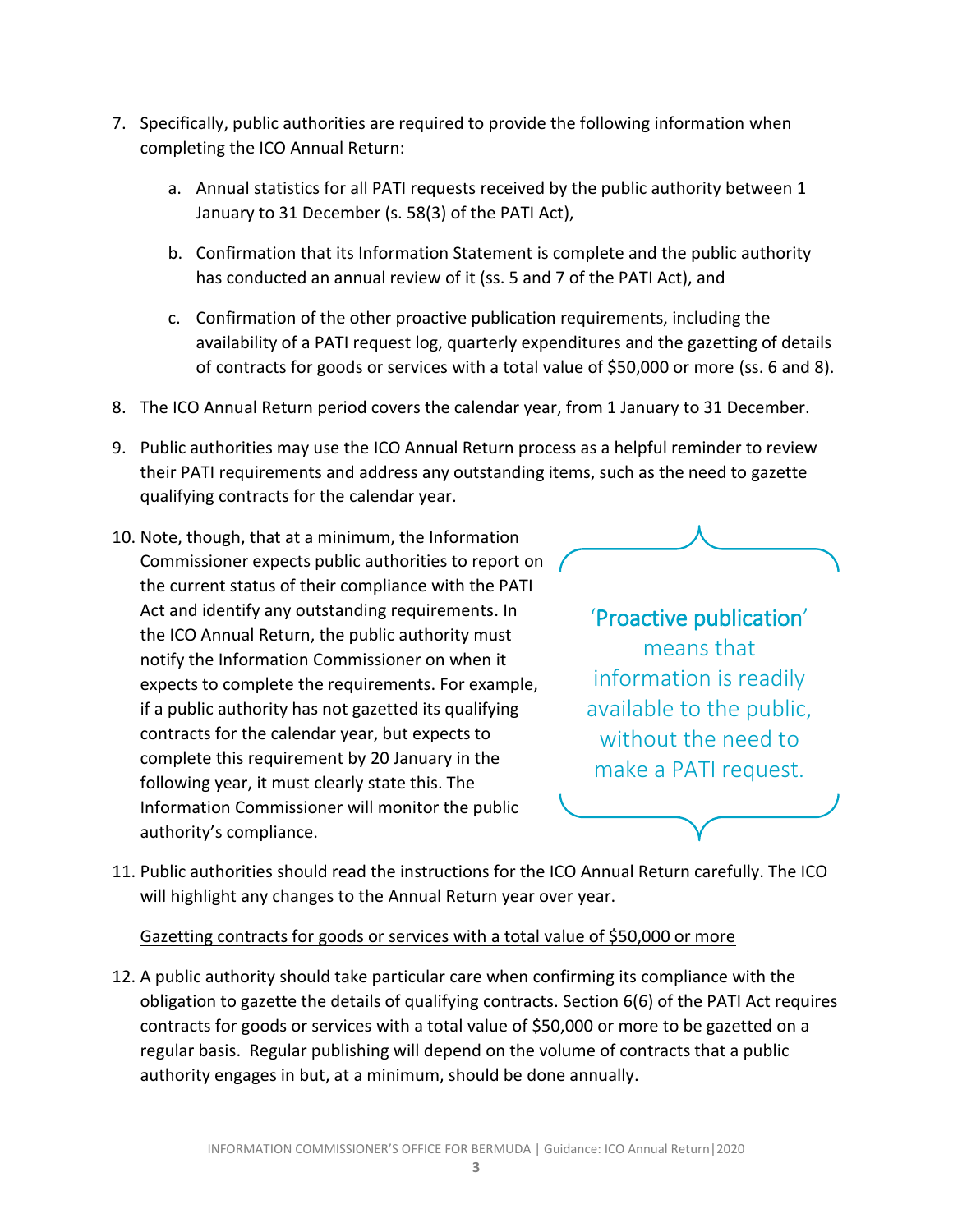- 13. The details of the contracts must include the:
	- a. name of the contractor,
	- b. monetary value of the contract,
	- c. goods and services to be provided under the contract, and
	- d. time for performance of the contract, e.g., the completion or delivery date.

Contracts without a specific date of delivery should be marked as 'ongoing', such as a contract for legal counsel for representation during legal proceedings.

- 14. If a public authority has a multi-year contract or a contract with an evergreen clause (i.e., a clause which allows an automatic extension of a contract without amendment), the public authority must publish the details of the contract when the total value of the contract is \$50,000 or more.
- 15. The Cabinet Office's [Public Access to Information: Administrative Code of Practice](https://www.gov.bm/sites/default/files/PATI-Administrative-Code-of-Practice.pdf) (January 2020), pages 29-30 and 86, provides further details about gazetting information for qualifying contracts that have been in force since 1 April 2015.
- 16. Additional guidance is available from the Government of Bermuda Office of Project Management and Procurement's [Code of Practice for Project Management and](https://www.gov.bm/sites/default/files/CODE-OF-PRACTICE-Amended-2nd-Edition-Final--July-27-2020-2.1.pdf)  [Procurement](https://www.gov.bm/sites/default/files/CODE-OF-PRACTICE-Amended-2nd-Edition-Final--July-27-2020-2.1.pdf) (July 2020). In particular, section 8 of the Code provides guidance on how to calculate the total value of a contract for goods or services.
- 17. When the value of a contract is in doubt, public authorities should document their efforts to determine the contract's total value. For example, a government department should retain its email correspondence with its Accounting Officer or Ministry Controller documenting its query about a contract's value and the response.

#### Savings for exempt information

- 18. Section 11 of the PATI Act explains that nothing in Part 2 of the PATI Act requires a public authority to publish or provide information that constitutes an exempt record. An exempt record is a record that falls within any of the exemption provisions in Part 4 of the PATI Act.
- 19. For example, if the Bermuda Police Service had a contract with an individual to provide services as an undercover officer, then contract details such as the name of the contractor and dates of the services may fall within one of the law enforcement exemptions in section 34 of the PATI Act. If that is the case, the Bermuda Police Service can notify the Information Commissioner in the ICO Annual Return of the number of contracts with details that are exempt and the applicable exemption.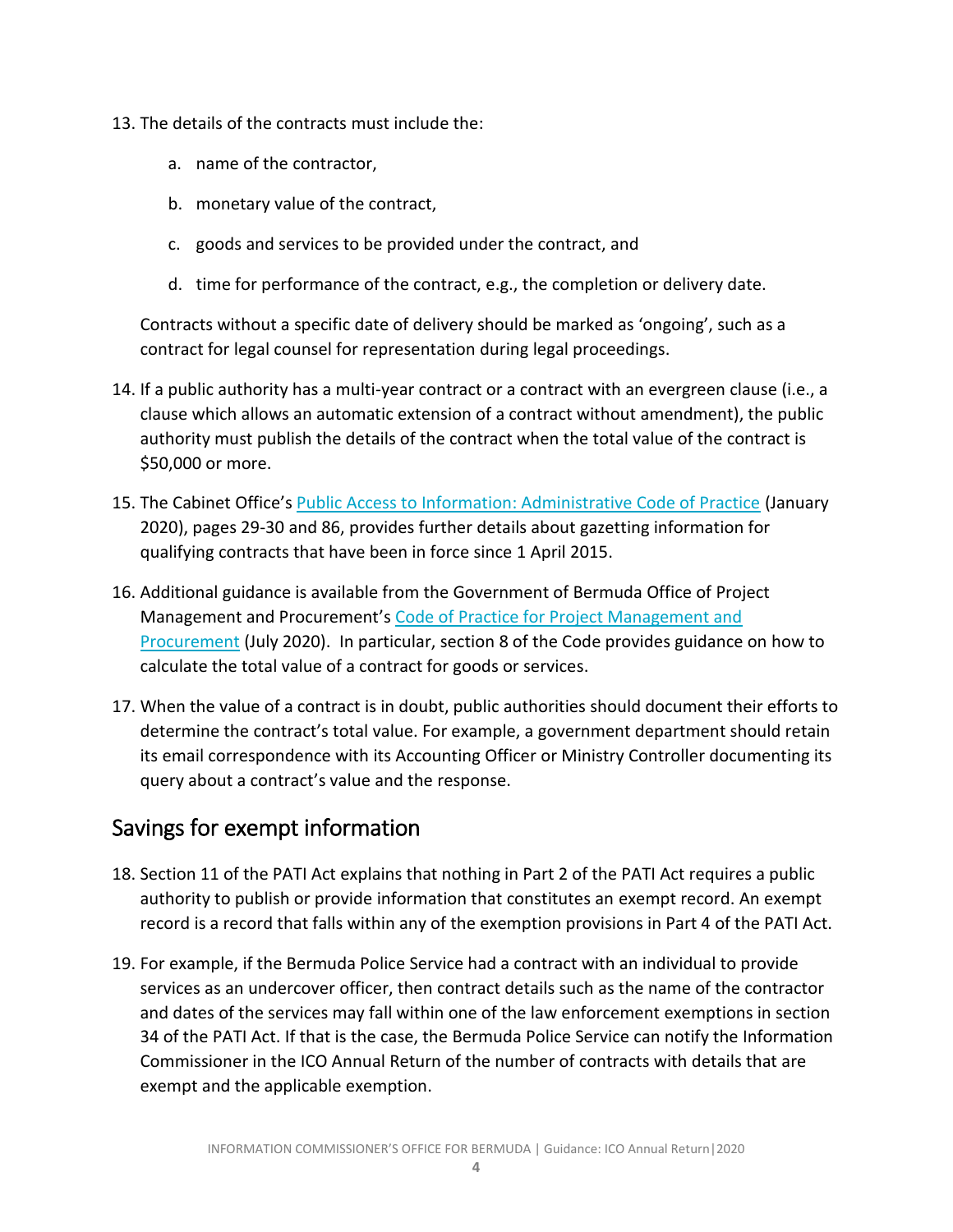# Enforcement

- 20. The Information Commissioner takes a progressive approach to compliance and enforcement. Through the ICO Annual Return process, a public authority has an opportunity to explain the status of its efforts to bring itself into compliance with the requirements set out in Part 2 of the PATI Act.
- 21. The Information Commissioner will attempt to reach an agreement with the public authority on a reasonable timeframe to bring itself into compliance. The Information Commissioner will also provide appropriate guidance throughout.
- 22. If a public authority disagrees with the Information Commissioner or in the unlikely event that a public authority otherwise refuses to meet its obligations under Part 2 of the PATI Act, the Information Commissioner will use the full authority in sections 7(2) and 8(2) of the PATI Act to issue an order and enforce compliance.
- 23. Any order issued by the Information Commissioner under section 7(2) or 8(2) is legally binding upon the public authority and is enforceable in the same manner as an order of the Supreme Court, in accordance with section 9 of the PATI Act.
- 24. Finally, public authorities who fail to submit the ICO Annual Return will be listed in the Information Commissioner's Annual Report for that year.

# More information

- 25. The December 2018 Information Commissioner's Quarterly Briefing provides an overview of the purposes and technical requirements of the ICO Annual Return process. It is available on the ICO's website, *[ico.bm.](http://www.ico.bm/)*
- 26. The Cabinet Office's PATI Administrative Code of Practice is available on the Government of Bermuda website at [gov.bm.](https://www.gov.bm/sites/default/files/PATI-Administrative-Code-of-Practice.pdf) If you need more information about the Code, please contact the Cabinet Office's PIPA/PATI Unit at [pati@gov.bm.](mailto:pati@gov.bm)
- 27. If you need any more information about this ICO Guidance or have an inquiry about any other aspect of the PATI Act, or public access to information generally, please contact the ICO at 543-3700 o[r stats@ico.bm.](mailto:stats@ico.bm)